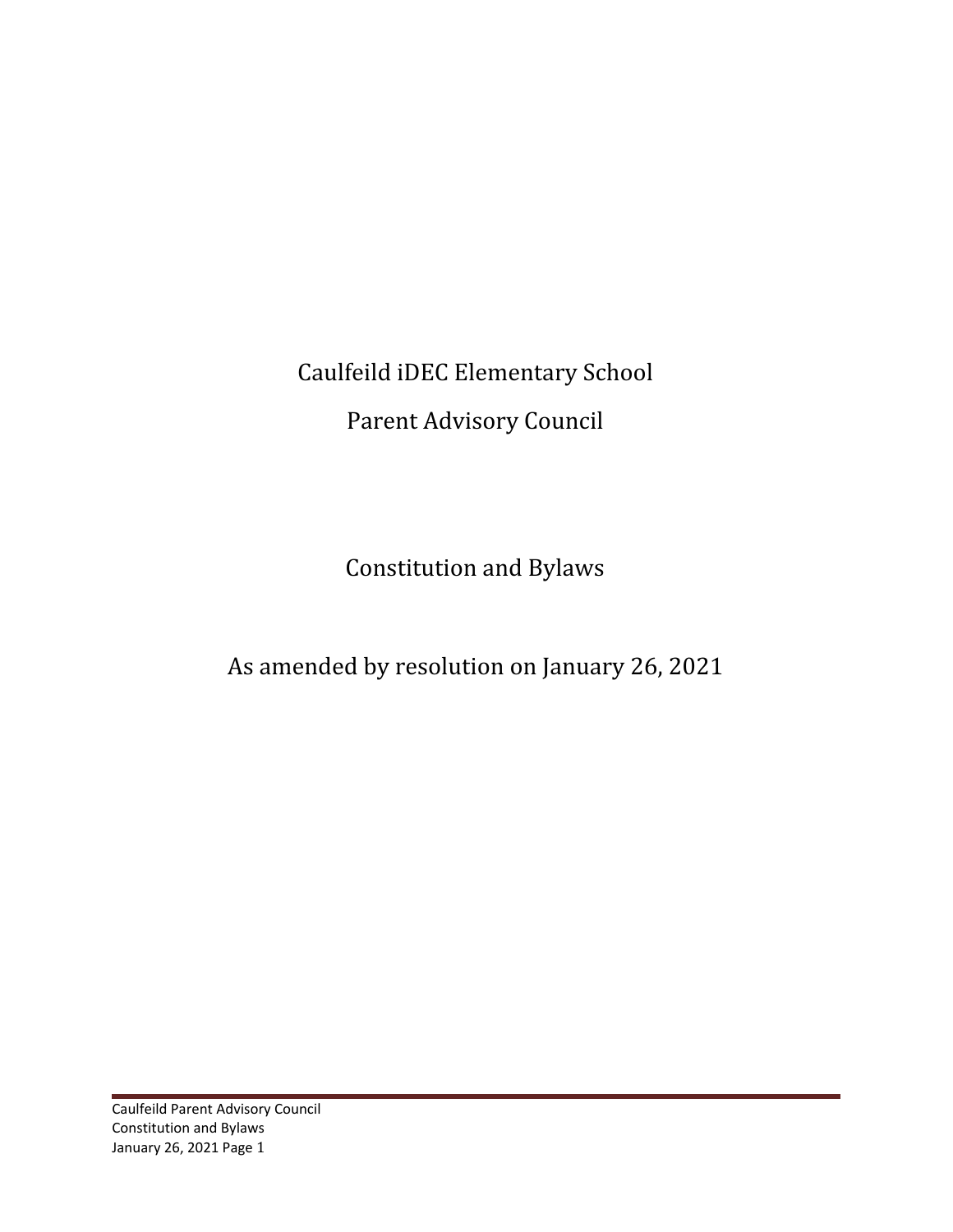### Table of Contents

### **Constitution**

| Section I           | Name                                     |
|---------------------|------------------------------------------|
| <b>Section II</b>   | Purposes                                 |
| <b>Bylaws</b>       |                                          |
| Section I           | Membership                               |
| <b>Section II</b>   | <b>Meetings of Members</b>               |
| <b>Section III</b>  | Proceedings at General Meetings          |
| <b>Section IV</b>   | Executive                                |
| <b>Section V</b>    | Conduct of Executive and Representatives |
| <b>Section VI</b>   | Duties of Executive and Representatives  |
| <b>Section VII</b>  | Committees                               |
| <b>Section VIII</b> | Finances                                 |
| <b>Section IX</b>   | <b>Constitution and Bylaw Amendments</b> |
| <b>Section X</b>    | Code of Conduct                          |
| <b>Section XI</b>   | Official Statements and Communication    |
| <b>Section XII</b>  | <b>Property in Documents</b>             |
| <b>Section XIII</b> | Dissolution                              |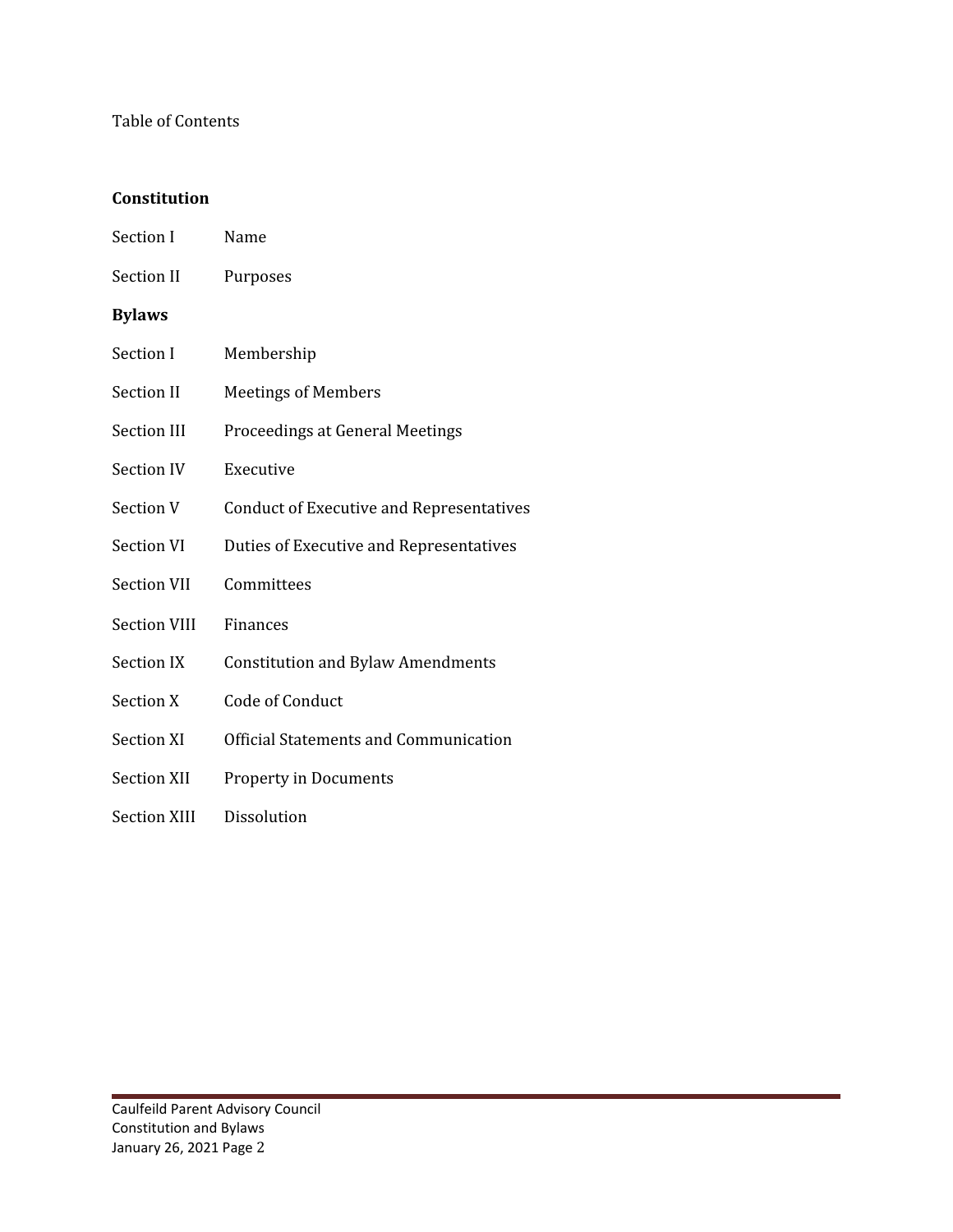# Constitution

### Section I Name

- 1. The name of the Association shall be the Caulfeild Parent Advisory Council (CPAC) (School District 45).
- 2. The CPAC will operate as a non-profit organization with no personal financial benefit accruing to members.
- 3. The business of the CPAC shall be unbiased regarding race, religion, gender, politics, or any identifiable group.

Section II Purposes

The purposes of the Council will be:

- 1. To advise the School Principal and staff on parental views about School programs, policies, and activities.
- 2. To communicate with parents and to promote cooperation between the home and the School in providing for the education of children.
- 3. To assist parents in accessing the system and to advocate on behalf of parents and students.
- 4. To contribute to the effectiveness of the School by promoting the involvement of parents and other community members.
- 5. To provide financial support for the goals of the Council, as determined by the membership.
- 6. To organise and support activities for students and parents.
- 7. To provide leadership in the school community.
- 8. To promote the education and welfare of students in the school.
- 9. To encourage parent involvement in the school, and to support programs that promote parent involvement.
- 10. To contribute to a sense of community within the School and between the School, home and neighbourhood.
- 11. To provide parent education and professional development, and a forum for discussion of education issues.
- 12. To assist the principal and staff in ensuring the highest safety standards are maintained in the school and neighbourhood.
- 13. To advise and participate in the activities of SD45 DPAC and the BC Confederation of Parent Advisory Councils.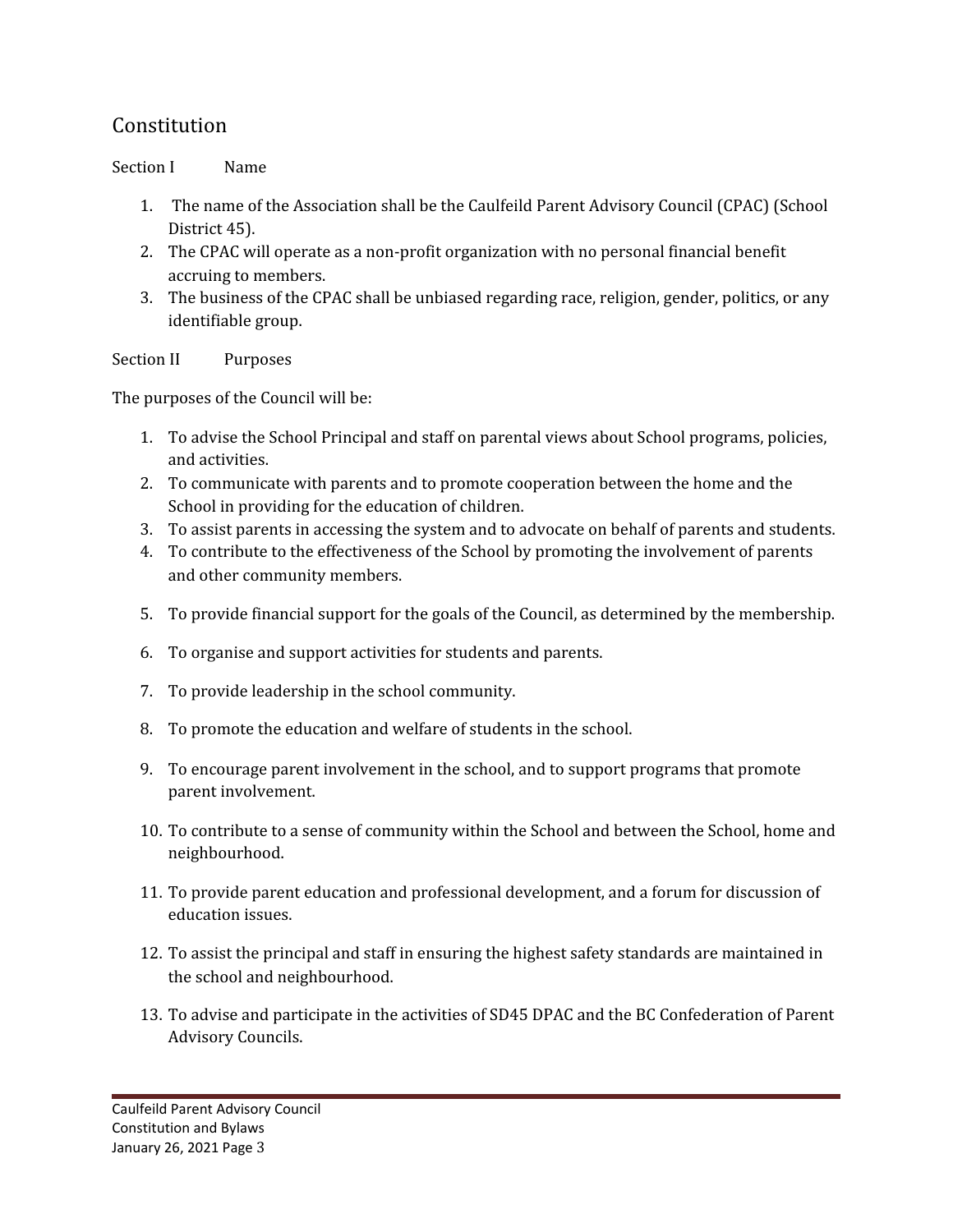## Bylaws

### Section I Membership

### Voting members

1. All parents and guardians of students registered in Caulfeild iDEC Elementary School may be (are) voting members of the Council.

#### Non-voting members

- 2. Administrators and staff (teaching and non-teaching) of Caulfeild iDEC Elementary School may be invited to become non-voting members of the Council.
- 3. Members of the school community who are not parents of students registered in the public school system may be invited to become non-voting members of the Council.
- 4. At no time will the Council have more non-voting than voting members.

### Compliance with bylaws

5. Every member will uphold the constitution and comply with these bylaws.

#### Section II Meetings of Members

#### General meetings

- 1. General meetings will be conducted with fairness to all members.
- 2. Participation in general meetings is open to all CPAC members. School principal and/or Vice Principal are usually invited to attend general meetings as well.
- 3. General Meetings shall be held at least once a month during the school year to conduct current business, except in the months of December and March. Some meetings shall be held during school hours, while others after work hours.
- 4. The general meeting in May will be the Annual General Meeting (AGM) for the purpose of Executive election.

#### Conduct

- 5. At general meetings, members will not discuss individual school personnel, students, parents, or other members of the school community.
- 6. The Council will refrain from partisan political action or other activities that do not serve the interests of the school or the public school system.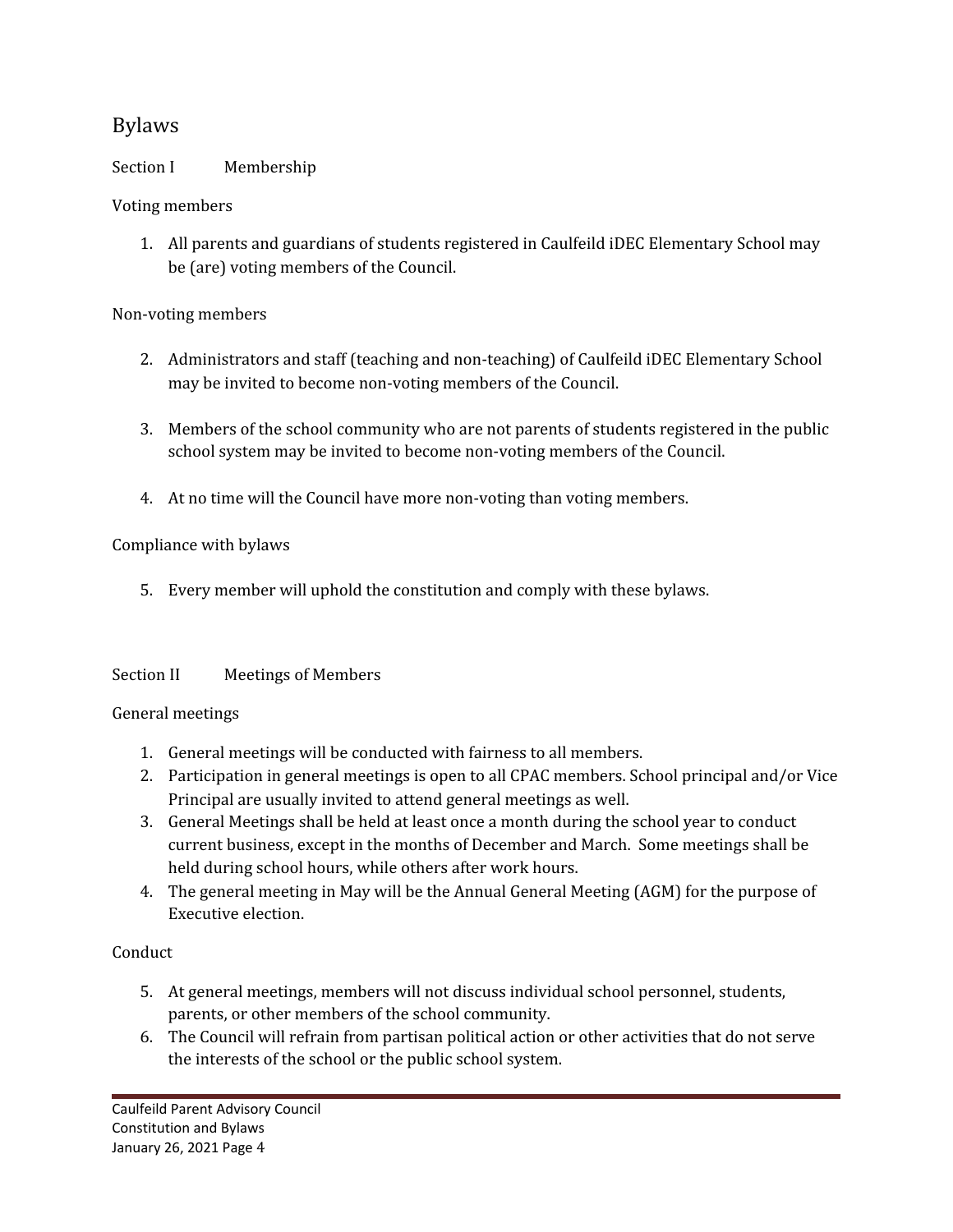Executive Meetings and additional General Meetings

7. Executive Meetings and additional General Meetings shall be held at the discretion of the Executive, or upon the receipt of a petition representing fifty percent plus one (50% plus 1) of the voting delegates.

### Notice of meetings

8. Members will be given reasonable notice of general meetings. Agenda will be posted on the school website 7 days before any general meeting.

Section III Proceedings at General Meetings

### Quorum

- 1. A quorum for general meetings will be considered 5 voting members.
- 2. If at any time during a general meeting a quorum ceases to be present, business currently in progress must be suspended until there is a quorum present or until the meeting is adjourned or terminated.

## Voting

- 3. Except as provided elsewhere in these bylaws, all matters requiring a vote will be decided by a simple majority of the votes cast (50% plus 1).
- 4. Unless otherwise provided, questions arising at any meeting will be decided upon by a simple majority vote. If the question is deemed complex and requires wider discussion, the Executive shall gather information and provide notice to membership before a motion is to be voted on.
- 5. In the case of a tie vote, the chair does not have a second or casting vote and the motion is defeated.
- 6. Members must vote in person on all matters. Voting by proxy will not be permitted.

#### Section IV Executive

Role of executive

1. The executive will manage the Council's affairs between general meetings.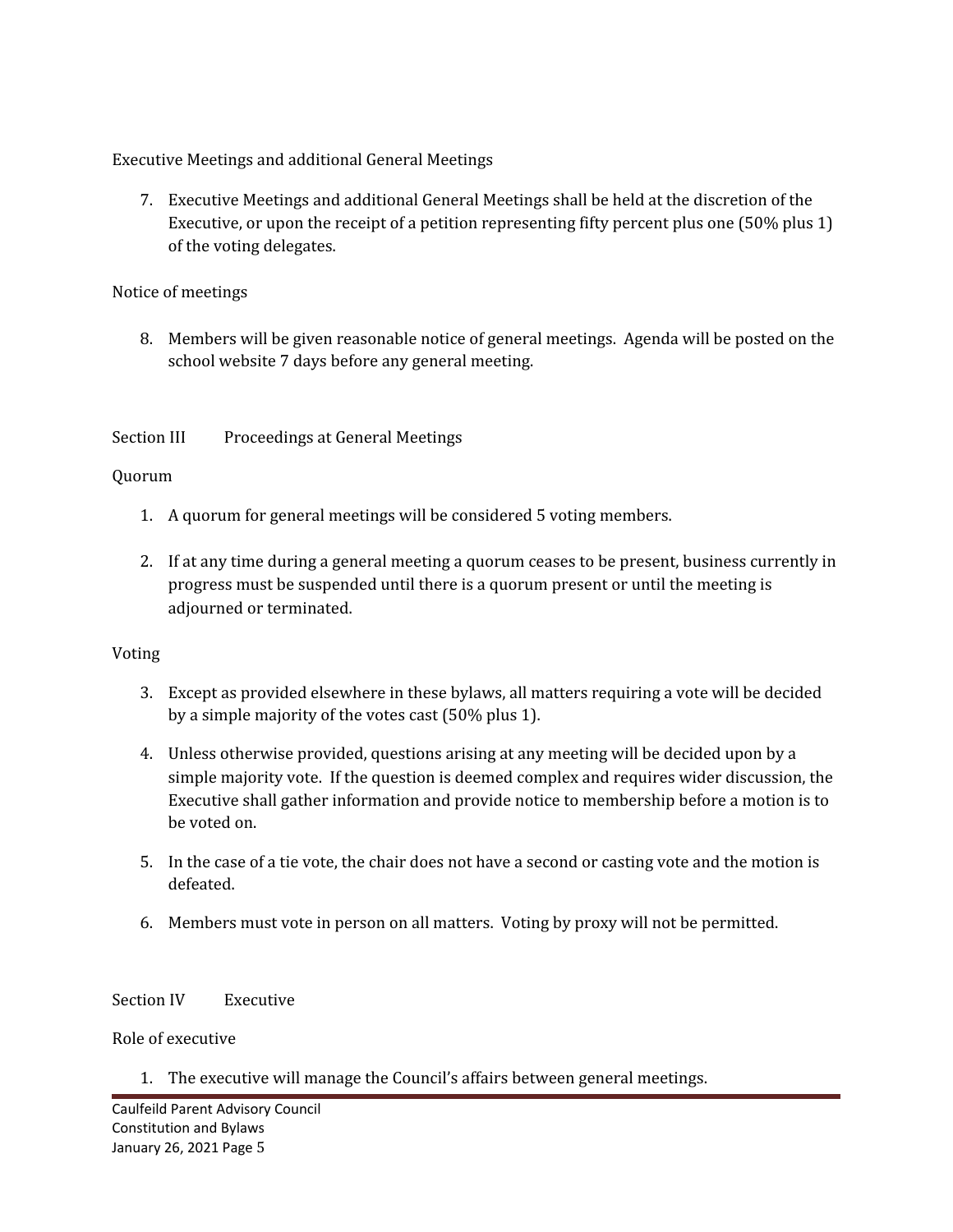Executive defined

- 2. The executive will include the Chair, Vice-chair, secretary, treasurer, DPAC Representative, Past Chair and two or more Members-at-Large.
- 3. The composition of your executive should suit the Council's needs. At a minimum, the Council must fill the positions of chair and treasurer.

## Eligibility

4. Any voting member of the Council is eligible to serve on the executive, except employees or elected officials of School District No. 45 or the Ministry of Education.

## Election of executive

- 5. The Executive shall be elected from the voting Members at the AGM in May.
- 6. Call for nominations shall be made at the general meeting in April.
- 7. The Nominating Committee Chairperson shall conduct the elections.

## Term of office

- 8. The term of office shall commence in June of each year and shall be for one (1) year.
- 9. Any elected member of the CPAC Executive may serve on the Executive for as many years as he/she is elected to a position but no person may hold any one position for more than two (2) consecutive years.
- 10. No person may hold more than one elected Executive position at any one time.
- 11. The Past Chair shall hold office for one (1) year.

## Vacancy

12. If an executive member resigns or ceases to hold office for any other reason, the remaining executive members may appoint an eligible member of the Council to fill the vacancy until the next annual general meeting.

## Removal of executive

- 13. The members may, by a majority of not less than 75% of the votes cast, remove an executive member before the expiration of his or her term of office, and may elect an eligible member to complete the term.
- 14. Written notice specifying the intention to make a motion to remove the executive member must be given to all members not less than 14 days before the meeting.

## Remuneration of executive

15. No executive member may be remunerated for serving on the executive, but may be reimbursed for expenses reasonably and necessarily incurred while engaged in the Council affairs.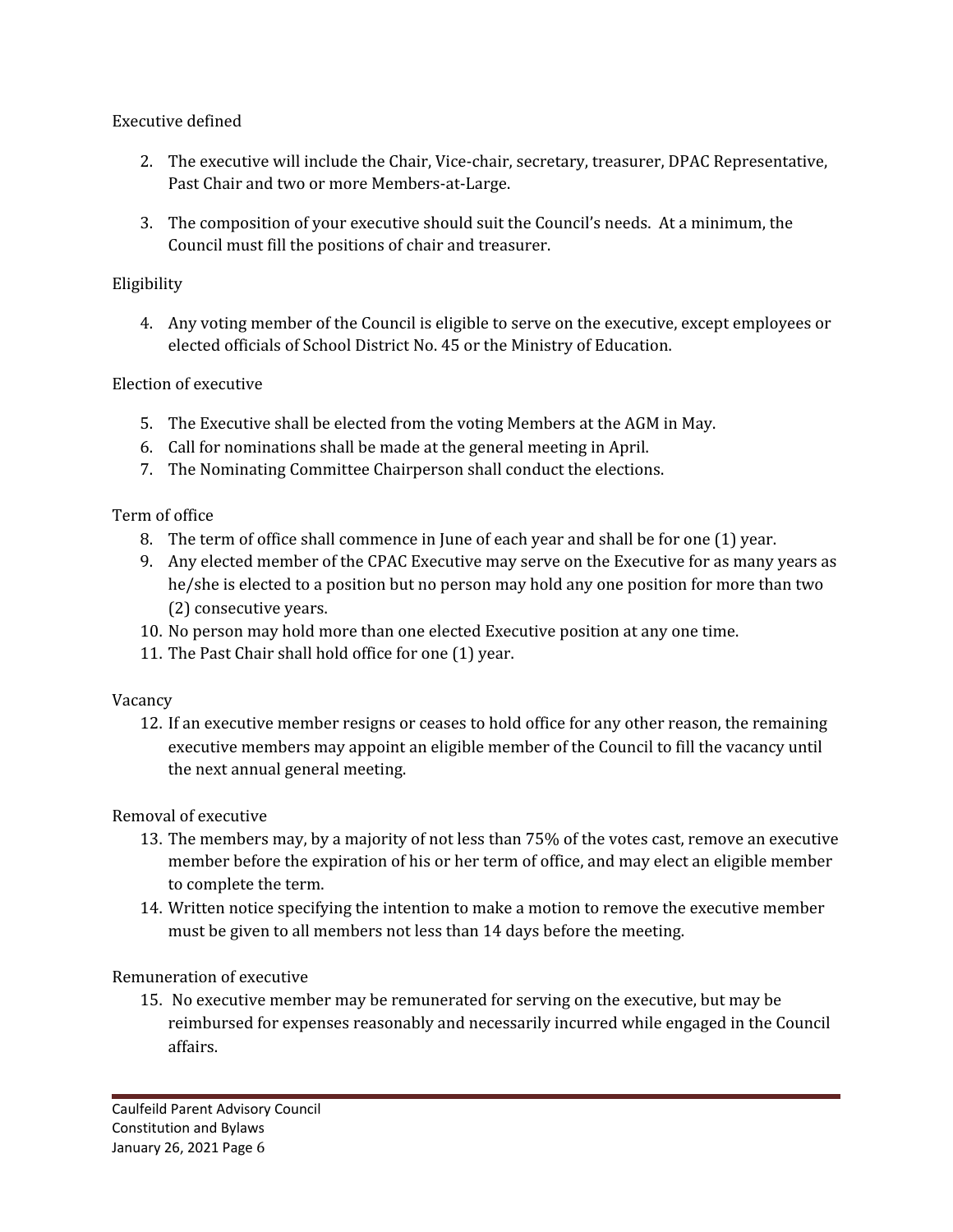#### Section V Conduct of Executive and Representatives

### Code of ethics

1. On election or appointment, every executive member and representative must agree to abide by a code of ethics acceptable to the membership.

#### Representing the Council

2. Every executive member and representative must act solely in the interests of the parent membership of the Council.

### Privilege

3. Any information received in confidence by an executive member or representative from school personnel, a student, parent, or other member of the school community is privileged and must not be divulged without permission of the person giving the information.

### Disclosure of interest

- 4. An executive member or representative who is interested, either directly or indirectly, in a proposed contract or transaction with the Council must disclose fully and promptly the nature and extent of his or her interest to the membership and executive.
- 5. Such an executive member or representative must avoid using his or her position on the Council for personal gain.

Section VI Duties of Executive and Representatives

## 1. Chair will

- a. convene and preside at all General, special, and Executive Meetings
- b. ensure that an agenda is prepared and presented
- c. appoint committees where authorized by the Executive or Membership
- d. be an ex-officio Member to all committees except the Nominating Committee
- e. take such actions or ensure that such actions are taken by others to achieve the objectives and purposes of the CPAC
- f. be the official spokesperson/liaison for the CPAC
- g. be a signing officer
- h. attend all Principal's meetings and act as liaison for committee meetings with staff and administration as necessary
- i. issue and receive correspondence on behalf of the CPAC
- j. review all meeting minutes and ensure they are posted on the school website in a timely manner and that members are kept informed via the weekly school ebulletin, the website and/or e-mail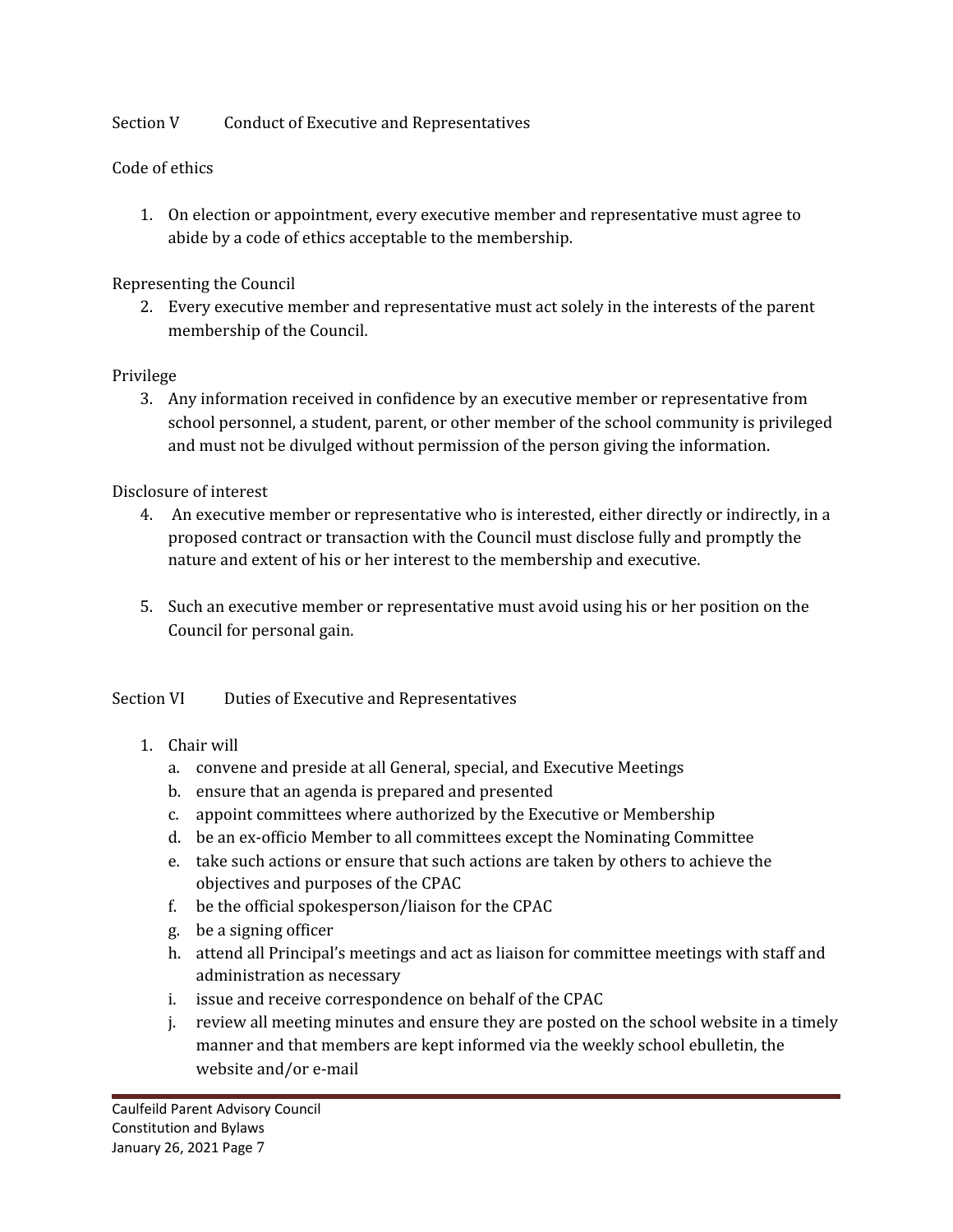- k. consult with Council members
- l. submit an annual report to members at the AGM
- 2. Vice-Chair will
	- a. assume the responsibilities of the Chair in the Chair's absence or upon request
	- b. accept extra duties as required
	- c. be a signing Officer
	- d. assist the Chair in the performance of his or her duties.
	- e. attend all Principal's meetings and act as liaison for committee meetings with staff and administration as needed
	- f. conduct an annual review to ensure that the CPAC Constitution and Bylaws are upheld and chair the revision committee if needed
- 3. Secretary will
	- a. record and file the minutes of General, special, and Executive Meetings
	- b. ensure minutes of General Meetings are posted on the school website no later than seven (7) days prior to the next General Meeting
	- c. keep an accurate copy of the Constitution and Bylaws, make copies available to members upon request. If and when changes are made they shall be done so in red and the amended copy shall be dated, initialled, and submitted to the School Board office for safe keeping
	- d. ensure safekeeping of all records of the Council
	- e. issue correspondence on behalf of the CPAC
	- f. may be a signing officer
	- g. safely keep all records of the Executive
- 4. Treasurer will
	- a. be responsible for and report on the accounts of the CPAC
	- b. be a signing officer
	- c. ensure all funds of the Council are properly accounted for
	- d. disburse funds as authorized by the membership or executive
	- e. ensure that proper financial records and books of accounts are maintained
	- f. report on all receipts and disbursements at general and executive meetings
	- g. make financial records and books of account available to members upon request
	- h. have the financial records and books of account ready for inspection or audit annually
	- i. draft a budget and tentative plan of expenditures with the assistance of the Executive
	- j. ensure that another signing officer has access to the financial records and books in the treasurer's absence
	- k. submit an annual financial statement at the AGM
- 5. District Parent Advisory Council (DPAC) Representative will
	- a. attend DPAC meetings and represent, speak, and vote on behalf of the Council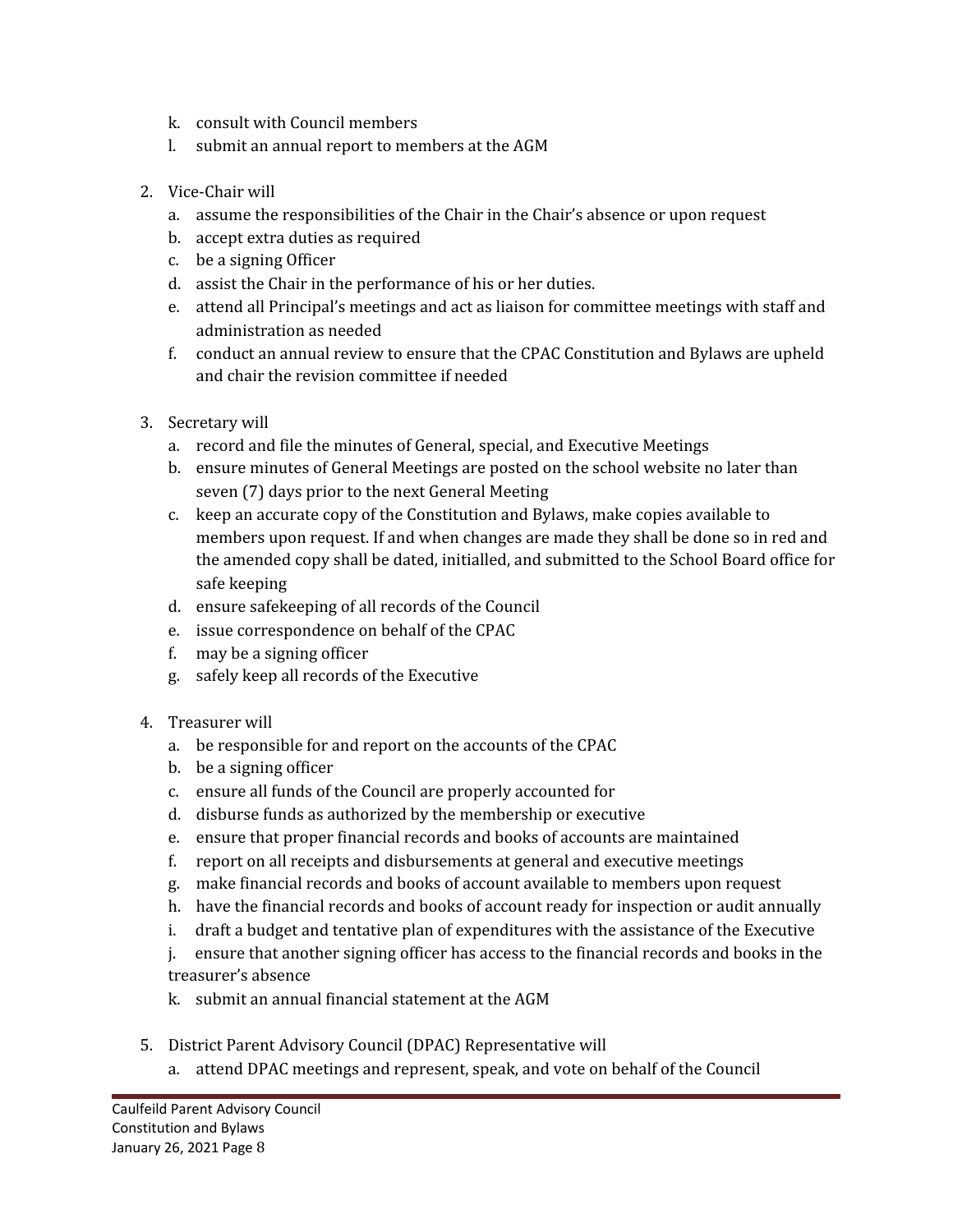- b. report regularly back to the membership and Executive on all matters relating to the DPAC
- c. seek and give input to the DPAC on behalf of the CPAC
- d. receive, circulate, and post DPAC newsletters, brochures, and announcements.
- e. liaise with other parents and DPAC representatives
- f. submit an annual report to members at the AGM
- 6. Members at Large will
	- a. attend executive and general meetings
	- b. expect to be involved in one or more committees as a member or a chairperson
	- c. be prepared to fulfill other special functions as necessary
- 7. Past Chair will
	- a. help smooth transition between Chairs
	- b. provide information about resources, contacts, and other matters
	- c. assist and advise the Executive
	- d. act as a consultant for the Chair
	- e. Chair the Nominating Committee
	- f. attend all Liaison Committee meetings

## Section VII Committees

- 1. Standing and Ad-Hoc committees shall be formed when necessary.
- 2. Committee chairs shall be elected by the Executive or appointed by the Chair.
- 3. Committee chairs will hold positions for a one (1) year term.
- 4. Committees are responsible to the Executive and Members.
- 5. All committees shall submit an annual report in June.

## Section VIII Finances

- 1. A budget and tentative plan of expenditures shall be jointly drawn up by the outgoing and incoming Executives and presented for approval at a General Meeting prior to the end of June each year.
- 2. All funds of the organization will be on deposit in a bank or financial establishment registered under the Bank Act.
- 3. The Executive shall name at least three (3) signing Officers, one of whom will be the Treasurer, for banking and legal documents. Two (2) signatures will be required for these documents.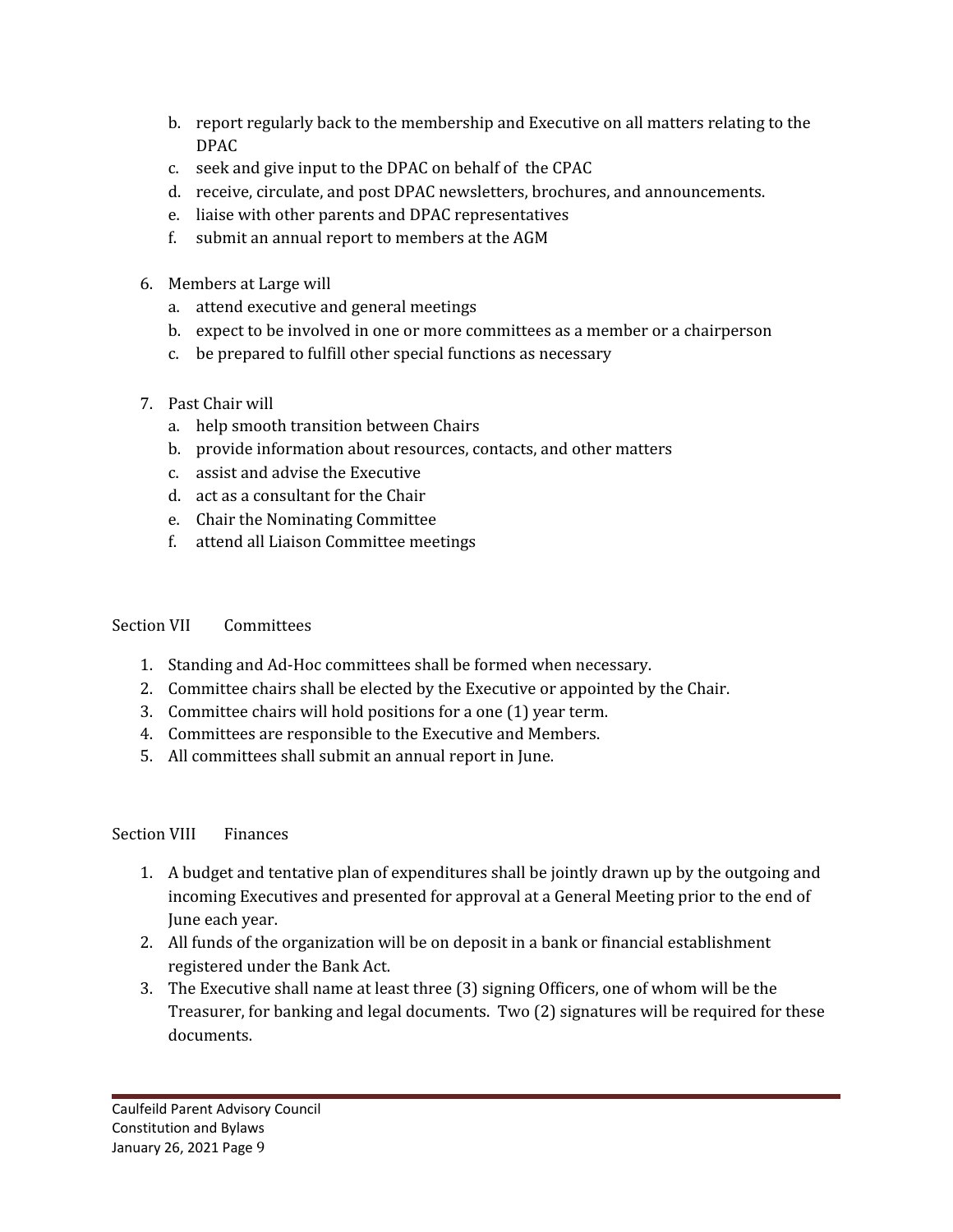- 4. The Chair, Vice-Chair and Treasurer (Officers) shall have the authority to cover expenses for previously authorized School activities without the further consent of the General Membership.
- 5. The Executive shall have the authority to spend up to \$200.00 for non-operating expenses without the further consent of the General Membership.
- 6. Major expenditures and those not included in the above categories must be approved at a duly constituted CPAC General Meeting by a simple majority vote.
- 7. A Treasurer's report to all Members should be presented at each monthly CPAC meeting and posted on the school website.
- 8. An Annual Treasurer's Report shall be prepared and presented to Members at the AGM.
- 9. If an audit is deemed necessary by the Members at any General Meeting, an independent auditor will be appointed.

## Section IX Constitution and Bylaw Amendments

- 1. Amendments to the Constitution and Bylaws of the CPAC may be made at any General Meeting provided that:
	- a. Written notice of the meeting has been given to all Members at least fourteen (14) days in advance
	- b. The notice of the meeting includes notice of the specific amendments proposed
	- c. A two-thirds (2/3) majority vote is reached

## Section X Code of Conduct

- 1. The CPAC is not a forum for the discussion of individual School personnel, students, parents, or any other individual members of the School community.
- 2. An Executive Member who is approached by a parent with a concern relating to an individual is in a privileged position and must treat such discussion with discretion. The Executive Member must protect the confidentiality of the people involved.
- 3. A parent who accepts a position as a CPAC Executive Member, committee member, or representative:
	- a. Upholds the Constitution and Bylaws, Policies, and Procedures of the CPAC
	- b. Performs his/her duties with honesty and integrity
	- c. Works to ensure that the wellbeing of students is the primary focus of all decisions
	- d. Respects the rights of all individuals
	- e. Takes direction from the Members, ensuring that representation processes are in place
	- f. Encourages and supports parents and students with individual concerns to act on their own behalf and provides information on the process for taking concerns forward
	- g. Works to ensure that issues are resolved through due process
	- h. Strives to be informed and only passes on information that is reliable and correct